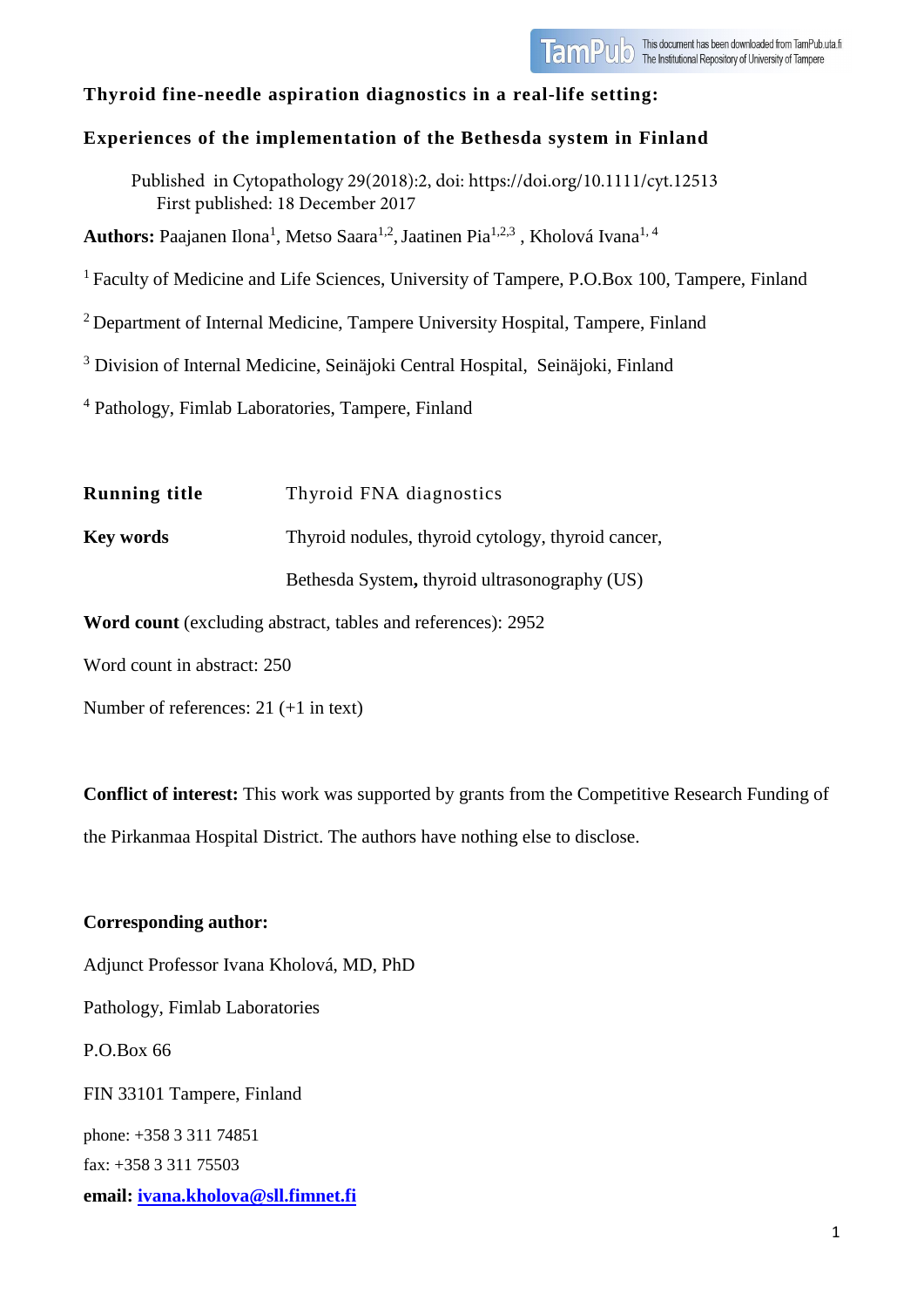### **Abstract**

Objectives: The Bethesda system is widely accepted for thyroid fine-needle aspiration (FNA) diagnostics, but has scarcely been analyzed in relation to clinical background data. Our aim was to analyze the thyroid FNA diagnostic process in view of clinical data, and to assess the validity of the Bethesda system during the first year of implementation.

Methods: 415 thyroid FNAs were taken from 363 patients during October 2011 – September 2012 in the Pirkanmaa Hospital District, Finland. The median age of the patients was 59 years, and the female-to-male ratio 4:1. Clinical data were collected from patient registries, and thyroid FNA and histopathological data from the pathology registry.

Results: The Bethesda categories were represented as follows: non-diagnostic 94 cases (26%), benign 177 (49%), AUS/FLUS 32 (9%), follicular neoplasm 31 ( 9%), suspicious for malignancy 20 (5%), and malignant 9 cases (2%). Of the non-diagnostic samples only 23 (24%), and of the AUS/FLUS 18 (56%) led to repeat FNA. Thyroid cancer was histopathologically diagnosed in 28 cases (8%). When the categories requiring surgical treatment were considered true positive findings, the sensitivity of the Bethesda system was 90%, and specificity was 70%. Inter-observer accuracy was 86%.

Conclusions: Already during the first year of implementation the Bethesda system proved reliable in evaluating the risk of thyroid malignancy. Nevertheless, the clinical judgement of the indication of US/FNA, and management according to the FNA findings need improvement. The relatively high proportion of non-diagnostic FNAs could be diminished by obtaining the samples by radiologists experienced in US-guided FNA techniques.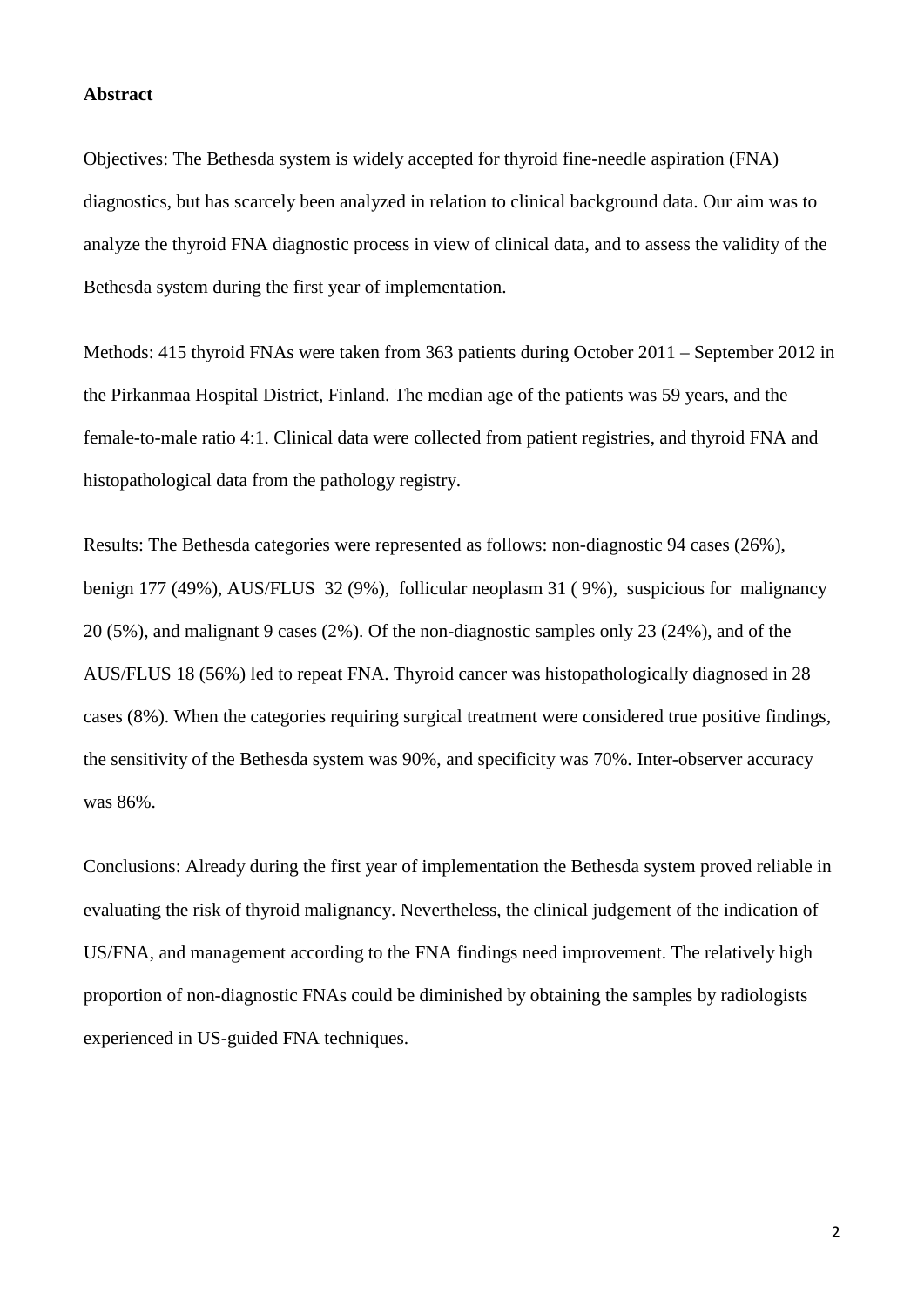### **Introduction**

A palpable thyroid nodule is found in approximately 5 % of the general population, more commonly in women than in men. In ultrasonography (US) examination thyroid nodules can be detected in up to 68 % of the general population and the increasing use of computed tomography (CT) and magnetic resonance imaging (MRI) has also uncovered many nonpalpable thyroid incidentalomas [1]. The management of these asymptomatic findings is still controversial. The malignancy risk of a thyroid nodule is 5-15 %. The incidence of thyroid cancer has increased worldwide in the past few decades. [1-4] Despite the generally indolent behavior of a well-differentiated thyroid cancer, some patients have a recurrent or a persistent disease. [\(http://seer.cancer.gov/statfacts/html/thyro.html,](http://seer.cancer.gov/statfacts/html/thyro.html) 16.10.2016)

The most commonly used diagnostic procedure for thyroid nodules is US-guided fine-needle aspiration (FNA). Recent guidelines, in general, recommend evaluation of nodules >1 cm in diameter [1,5,6]. A recent clinical practice survey showed that there is variation in the management of thyroid nodules among clinical endocrinologists [7]. The variation is probably even wider among general practitioners and other clinicians making decisions on thyroid diagnostics and treatment.

The Bethesda System for Reporting Thyroid Cytopathology (TBSRTC) was created in 2007 to standardize the reporting of thyroid cytopathology and to improve the clinical management of thyroid findings [8]. The TBSRTC was implemented and generally accepted worldwide [9,10]. The system has standardized the reporting and the management of thyroid FNA findings and provides better support to a clinician in treatment decisions than the former cytologic reporting system.<sup>[11]</sup> Its effectiveness and feasibility have been confirmed in several meta-analyses [11-15].

The diagnostic categories of the TBSRTC include different risks of malignancy, which influence the recommended managements after the FNA.[8] However, the category AUS/FLUS is still rather problematic, because it is heterogeneous, overused and the cytohistological correlation is assessed in a minority of cases [14]. Approximately 15–20 percent of FNA biopsies are insufficient, nondiagnostic, or AUS/FLUS, and a repeat FNA is the procedure of choice in these cases [8].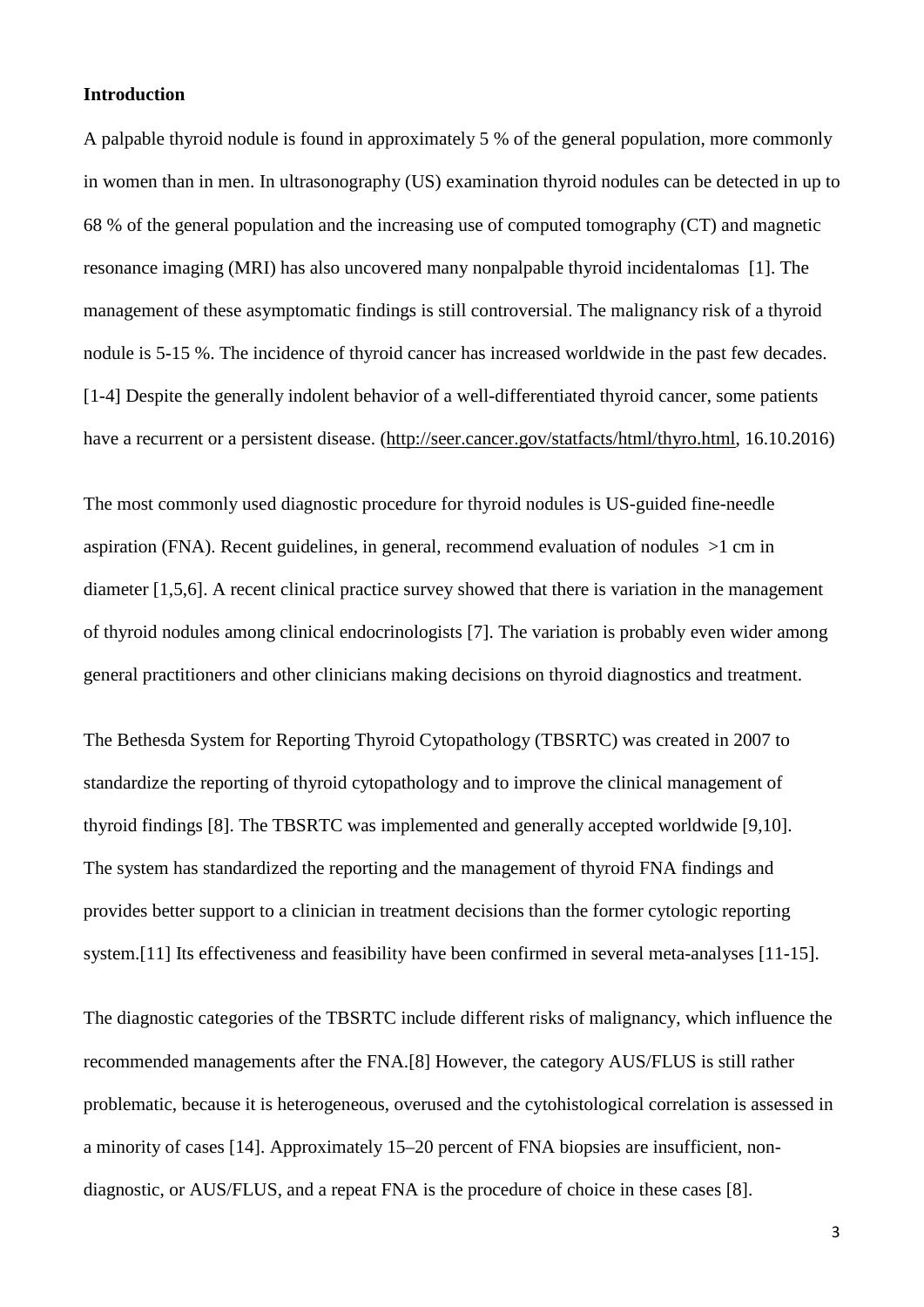The clinical background data (age, gender, referring health care unit, indication for US/FNA, thyroid function tests (TFTs)) of patients subjected to thyroid FNA have scarcely been analysed in relation to the Bethesda system. The aim of the present study was to find out the clinical background and US, cytological and histopathological findings, as well as the consequences of the thyroid FNAs performed in an unselected cohort from primary and specialized health care in a real-life setting. A quality control analysis of the cytological analysis was included, to ensure the quality of the TBSRTC during the first year of its implementation in the Pirkanmaa Hospital District, Finland.

#### **Materials and Methods**

Fimlab Laboratories began the use of the TBSRTC on October 1, 2011. The study material consists of data collected from patient and sample registries on the thyroid FNA samples taken in the Pirkanmaa Hospital District (ca. 520 000 residents), and analyzed in Fimlab Laboratories during a one-year period from October 1, 2011. The retrospective analysis was based on the clinical data collected at Tampere University Hospital, the regional hospitals, the primary healthcare centers of Pirkanmaa Hospital District, and the occupational health care of Tampere University Hospital. In cases with unavailable patient records, the information was collected from the referral to FNA and the pathology report.

The following clinical information was collected from the patient records: the clinical problem that led to the thyroid US and FNA, the results of the TFTs made less than three months before the FNA, the specific findings of the US examination, and the consequences of the FNA biopsy (complications and management after the FNA). Three to 5 passes are usually performed per nodule on US-guided FNA. All the FNA samples were alcohol-fixed, cytospined and Papanicolaou stained. All the FNAs were analyzed according to the TBSRTC. If more than one nodule was sampled by FNA in the same examination, the more severe Bethesda finding was included in the analyses.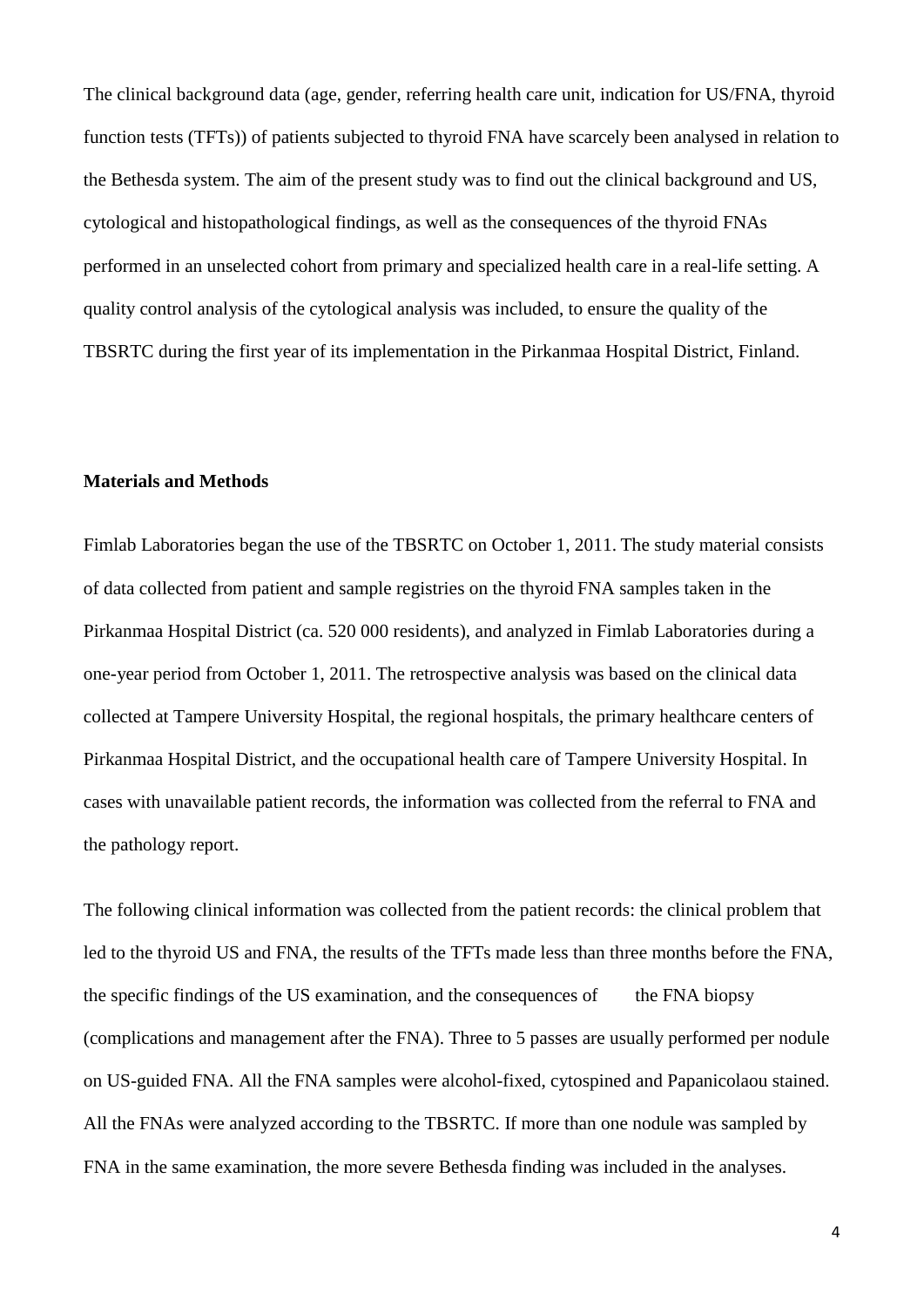An experienced thyroid pathologist (IK) re-evaluated 20 % (n=73) of the FNA samples, blinded to the results of the previous examination. The goal was to guarantee high quality categorization during the first year of implementation of the TBSRTC. If the management after the FNA was surgical, the final histopathological diagnosis was also reviewed. The FNA-targeted nodule was identified during the dissection. The accuracy of the Bethesda system was determined according to the final histopathological diagnosis of the surgically obtained samples. The sensitivity, specificity and the positive and negative predictive values were calculated, considering the ability of the TBSRTC to discover a neoplasia requiring surgical treatment, or a cancer.

Statistical analysis was performed using the IBM SPSS Statistics (version 20.0). The variables were mainly categorical, and the tests used were the Chi-square test and the Monte Carlo simulation test. A p value was considered significant when < 0.05. The thyroid FNA was considered a 'screening test' when the sensitivity and specificity were calculated. These analyses included all the cases where the final histopathological diagnosis was available. In the first analysis the true positive findings were all the Bethesda categories requiring surgical treatment (neoplasia), and in the second analysis only malignant and suspicious for malignancy categories were considered true positive findings.

The study was conducted according to the Declaration of Helsinki, and the protocol was approved by the Regional Ethics Committee of Tampere University Hospital (R14124).

#### **Results**

Altogether 415 thyroid FNAs were obtained from the study cohort of 363 patients. In 52 patients, two different foci were sampled by FNA in the same examination, and the more severe FNA finding was included in the analyses. The clinical characteristics of the patients are shown in Table 1. The median age of the patients was 59 years, and the female-to-male ratio was 4:1. Full patient record data were available for 298 (80 %) cases. Before the FNA, TFTs had been performed in only 211 (58 %) of the patients. Of these cases, 65 (18 %) were dysthyroid (hypothyroid 51 (14 %), hyperthyroid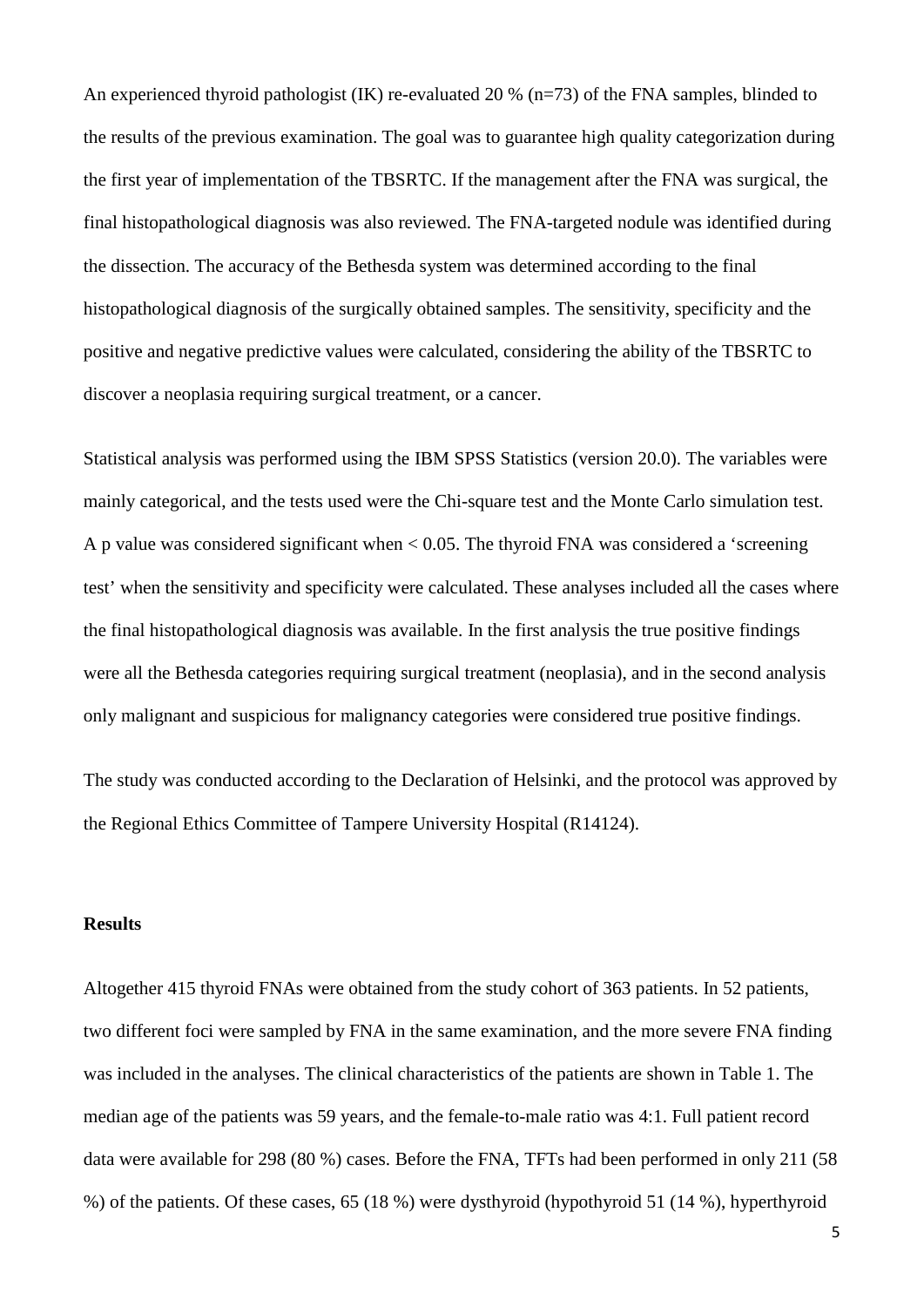14 (4 %)). In 74 cases (20%) the indication for thyroid US was other than a palpable or an incidentally found nodule or a goitre (e.g., hypothyroidism, complaints of compression, pain, or swelling in the neck).

The frequency of the cytological diagnoses is shown in Table 2. One third (126, 35%) of the samples belonged to a TBSRTC-group, for which repeat FNA is recommended; 94 (26%) samples were nondiagnostic, and 32 (9 %) were classified into the AUS/FLUS category. One third of the samples classified as non-diagnostic contained cyst fluid only.

The cytological findings differed between male and female patients, benign findings being more frequent in the female ones (Table 3). There was no statistically significant difference in the distribution of cytological findings between the euthyroid patients (TSH 0.27-4.2 mU/l) and the dysthyroid ones. Neither did the Bethesda findings differ between FNAs obtained from a solitary nodule and those from a multinodular goitre. If the indication of thyroid US was other than a nodule, the FNA finding was malignant or suspicious for malignancy in only 3 (4 %) of the cases, while 12 cases (11 %) of palpable nodules and 10 (14 %) of nodules found incidentally on previous imaging yielded malignant or suspicious-for-malignancy FNA findings (Table 3).

A repeat FNA was performed on 23 (24%) of the patients with a non-diagnostic finding and on 18 (56%) of those with an AUS/FLUS finding (Table 4). Of the 51 repeat FNAs, 41 (85%) were performed because of a non-diagnostic or an AUS/FLUS finding. Thirty (73 %) of the findings changed into another diagnostic category and 21 (27 %) remained non-diagnostic or AUS/FLUS. When the FNA was repeated, as recommended, 14 (77 %) of the AUS/FLUS and 14 (59%) of the non-diagnostic samples were diagnosed as benign (data not shown in the Tables).

The FNA finding led to surgery in 7 (78%) of the patients with a malignant FNA, and 18 (90 %) of those with a finding suspicious for malignancy (Table 4). Two malignant FNA biopsies (22%) leading to clinical follow-up were taken from inoperable tumors (anaplastic carcinoma, metastatic melanoma), treated with palliative radiation. When the FNA categories follicular neoplasia,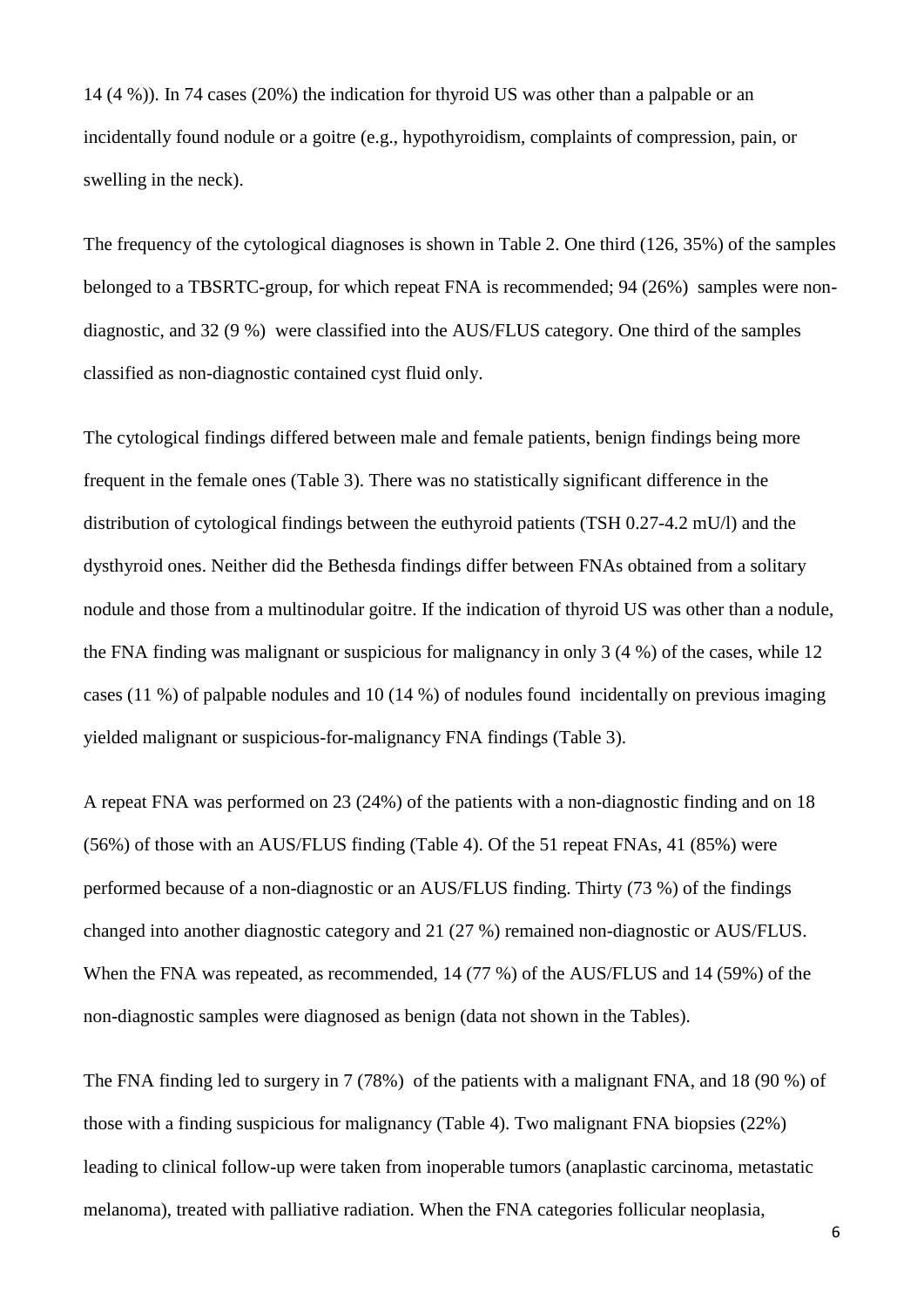suspicious for malignancy and malignant were considered true-positive findings (requiring surgical treatment), the sensitivity of the Bethesda system was 90 %, specificity was 70 %, PPV 83 % and NPV 81 %. When only suspicious for malignancy and malignant were classified as true-positive findings, sensitivity was 81 %, specificity 88 %, PPV 79 % and NPV 90 %.

In the quality control analysis (Table 5), 73 (20%) of the FNA samples were re-evaluated by an experienced thyroid pathologist. The diagnostic category changed on re-evaluation in 10 (14 %) of the samples. Most of these samples changed from the benign to the non-diagnostic category. The inter-observer agreement was 86 %.

A total of 78 (22 %) patients in the study population underwent thyroid surgery (Table 6), either a lobectomy or a total thyroidectomy. Of the operated cases, 27 (35 %) were malignant tumors, and in 51 (65 %) the final histopathological diagnosis was benign (nodular goitre in 23 (18%) cases, follicular adenoma in 21(16%), and Hashimoto's thyroiditis in 7(5%)). In the suspicious for malignancy category, 15 (71 %) of the histopathological diagnoses were malignant, and in the malignant category 7 (100 %). When the TBSRTC category was follicular neoplasm, the malignancy rate was 12 % (n=3). When the category was non-diagnostic, benign or AUS/FLUS, only 2 out of the 26 surgical samples (7 %) were malignant. The most common indications for surgery, when it was not the management recommended for the TBSRTC category, were recurring cysts, cosmetic disturbance, or compression symptoms in the neck.

Of the patients whose indication for thyroid US was other than a palpable or an incidentally found nodule, 30 were operated on. The final histopathological diagnosis was papillary carcinoma in 8 patients (27 %). All these patients with a malignant histopathological finding had neck or throat symptoms, and a visible nodule in the US examination. When the final histopathological diagnosis was Hashimoto's thyroiditis ( $n = 7$ ), the indication for US was other than a nodule in every patient.

Of the patients with an AUS/FLUS finding, 7 (22 % ) were referred straight to a diagnostic lobectomy (Table 4). The final histopathological diagnosis was goitre in 4, Hashimoto's thyroiditis in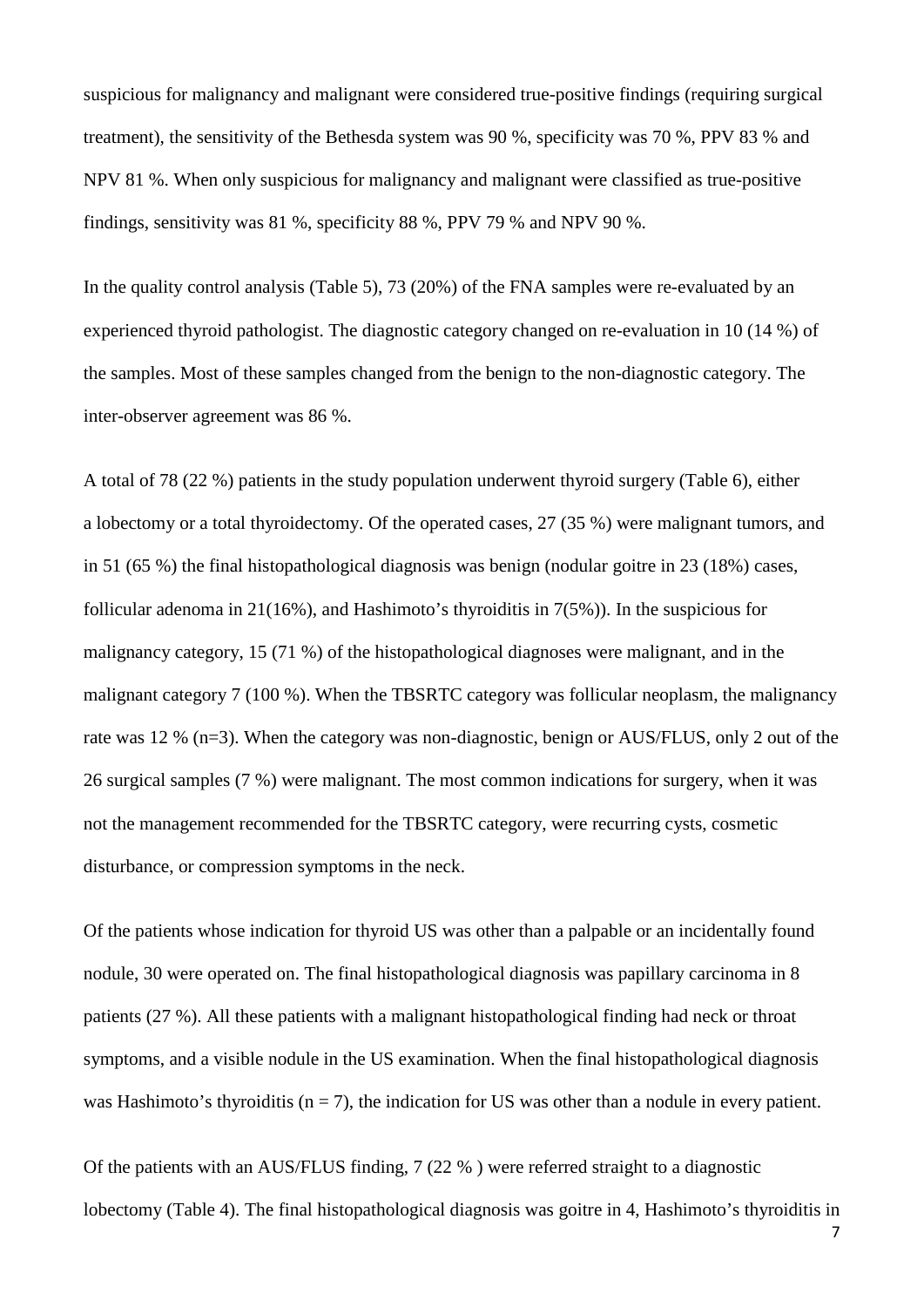2 and follicular adenoma in one of the cases. Twenty-two (73%) of the patients with a follicular neoplasm cytology were referred to a diagnostic lobectomy (Table 4). Among these patients the histopathological diagnoses were goitre in 4, follicular adenoma in 15, follicular carcinoma in 2, and Hashimoto's thyroiditis in one of the cases.

## **Discussion**

The present study showed a high sensitivity and specificity of the TBSRTC, even during the first year of its implementation. The steps in thyroid US and FNA diagnostics that still need to be improved are the clinical judgement of the indication of US and FNA, and the proper management of the thyroid condition, according to the TBSRTC findings. The proportion of non-diagnostic FNA samples was also relatively high, which could be improved by obtaining the samples by radiologists experienced in US-guided thyroid FNA techniques.

The recommended indication of thyroid US and FNA is a palpable or an incidentally found thyroid nodule [1,5,6]. In 45 % of this cohort, the indication of the US scan was against the guideline recommendations. Our results also showed that malignant findings were infrequent, if the indication of the US was other than a thyroid nodule. Therefore, avoiding FNAs in the absence of a remarkable thyroid nodule (by size or US appearance criteria) would decrease the number of unnecessary invasive procedures (FNAs and surgery).

The first year of using the TBSRTC showed that there are challenges in the clinical interpretation of the FNA findings. The clinical management after the FNA grossly deviated from the prevailing recommendations [8], especially in the non-diagnostic and benign categories. The latest ATA guidelines recommend repeating the US within 12 months, if the US pattern is highly suspicious. If the nodules are of a very low suspicion pattern, the interval can be over 24 months [1]. In our study these recommendations were fulfilled for only 37 (27 %) of the patients with a benign FNA finding.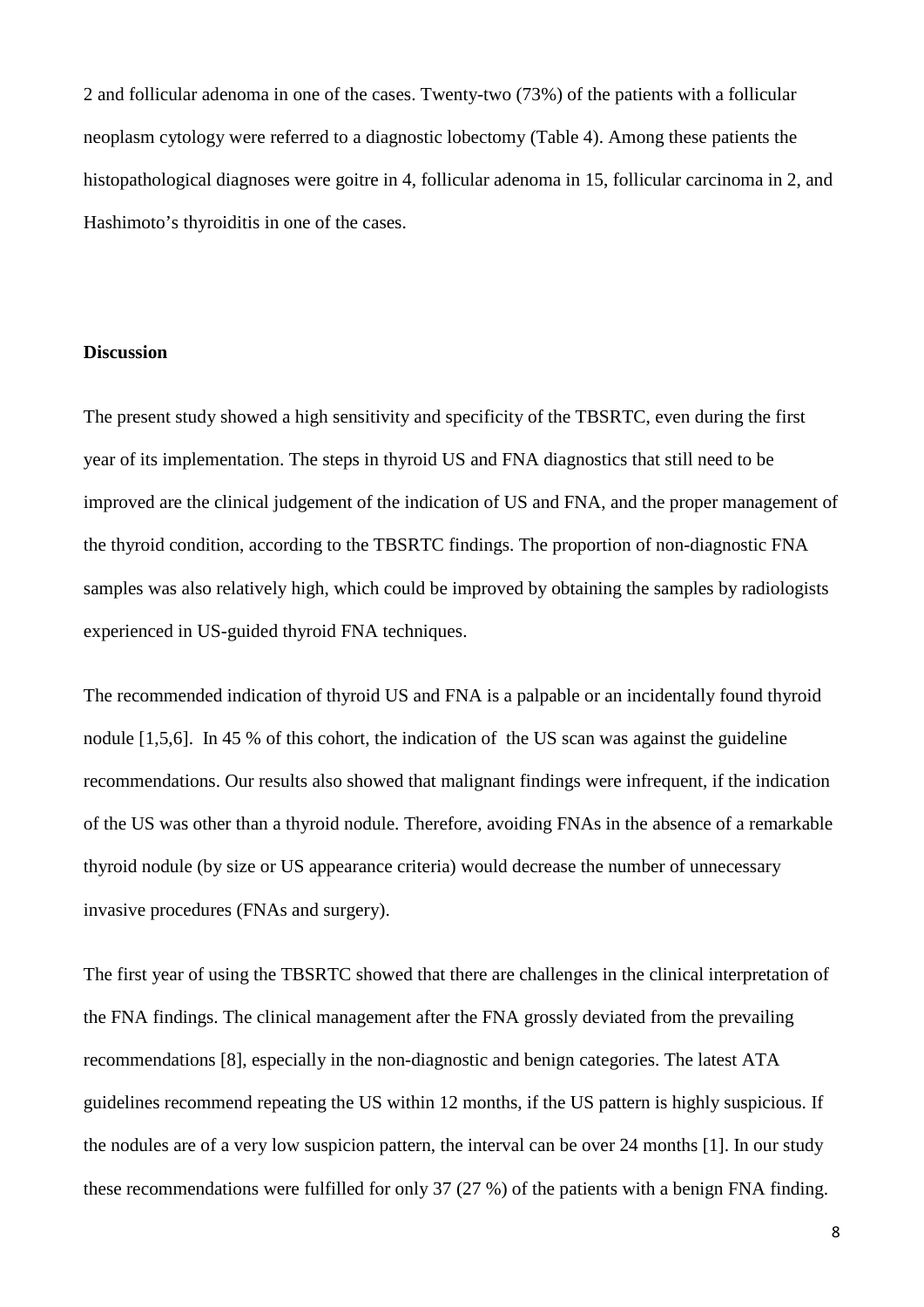Only 23 (24%) of the non-diagnostic samples, and only 18 (56 %) of AUS/FLUS findings led to repeat FNA. However, if FNA was repeated as suggested, 14 (77 %) of the AUS/FLUS samples were diagnosed as benign. This correlates well with a recent meta-analysis, where 62 % of the AUS/FLUS lesions where benign in histological analyses [14].

The non-diagnostic category was more frequent  $(25 \%)$  in this study than in a recent meta-analysis [11]. One third of the samples classified as non-diagnostic contained cyst fluid only, underlining the proper management of cystic lesions. The cystic lesions should be emptied prior to the FNA biopsy. If there is a visible solid component after emptying the cyst, a US-guided FNA should be performed.[17] The high malignancy rate (33%) among the non-diagnostic samples of this cohort is likely to result from a random effect, as only three non-diagnostic samples were referred to surgery and histopathological analysis.

Approximately a half of the cytological samples fell into the benign Bethesda category, in line with previous studies. The risk of malignancy in the FNA samples classified as benign was somewhat higher in the present study than in the meta-analysis of previous reports (9 % vs. 3.7 %) [11]. This finding may be partly due to a relatively large number of radiologists performing a small number of FNA biopsies each, increasing the risk of false negative or non-diagnostic samples. It is also possible that the pathologists tended to approve more insufficient samples during the early phase of the TBSRTC implementation. In our quality control analysis, 19 % of the samples in the benign category changed into another category, mostly to the non-diagnostic one.

The proportion of the AUS/FLUS category samples in the present study (9 %) is in agreement with the recent meta-analyses. The risk of malignancy in the AUS/FLUS category, however, was lower in the present study (9%) than the reported risk of 16-34% in previous meta-analyses. [11,14]

In the present cohort, 2 % of the FNA samples fell into the malignant category. All the tumors classified as malignant on FNA and subsequently operated on, were papillary carcinomas in the histological analysis. In addition, the histological analysis verified 5 follicular carcinomas, the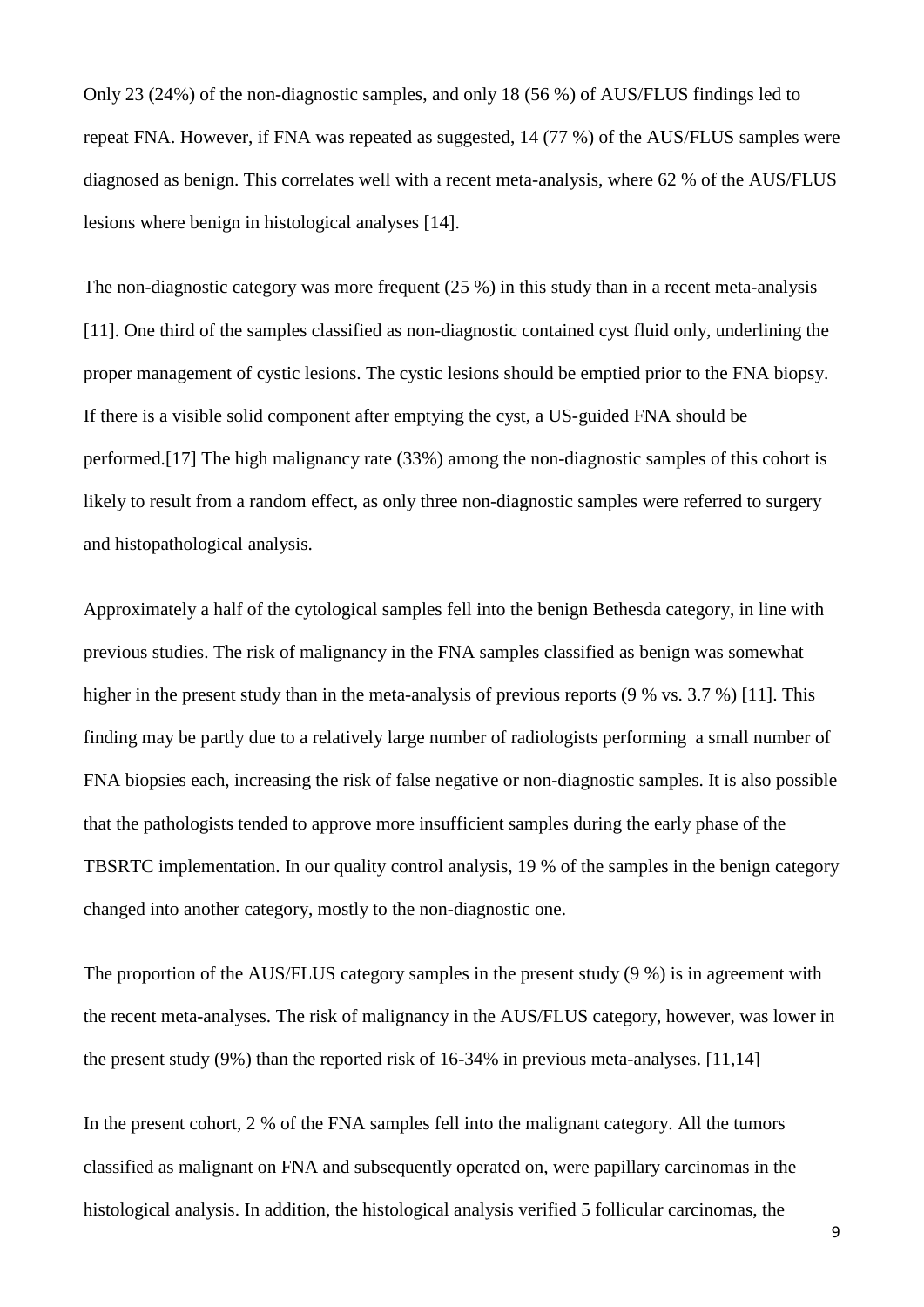TBSRTC categories of which were follicular neoplasia in 3, suspicious for malignancy in one and non-diagnostic in one of the cases. Of the cases classified as suspicious for malignancy, 90 % were referred for thyroid surgery, and their malignancy rate was 71 %. These results correlate well with the meta-analysis of Bongiovanni et al. [11], and confirm the high reliability of the TBSRTC right from the start of its application at the pathology unit analyzing all the samples of the present study.

The aim of a FNA biopsy is to verify the nature of a thyroid nodule, and to help selecting the ones that need operative treatment. In this study, the overall malignancy rate of the operated cases (35 %) was similar to the average rate in previous studies (33.8 %) [11], and the rate of neoplasia (either benign or malignant) was 62 %. In 33% of the operated cases, the recommended management according to the TBSRTC category was not surgical. The most common reasons for surgery in these cases were a refilling cyst or a large goitre, causing discomfort in the neck.

Currently, follicular neoplasms are treated operatively, as benign and malignant follicular lesions cannot be differentiated on cytological examination. The risk of neoplasia has been included in the latest analyses of thyroid cytology, to highlight the fact that also adenomas should often be surgically removed, but the rate of neoplasia is still rarely reported in literature. In the study of Dincer et al, the rate of neoplasia in the AUS/FLUS category was 34 %, which is comparable with our results (27 %). [14,18] The development of molecular testing might help in avoiding unnecessary thyroidectomies in patients with indeterminate thyroid nodules [6,19,20,21]. More data are needed to evaluate the clinical applicability of the evolving molecular diagnostics [6,16].

In conclusion, the clinical judgement of the indications of thyroid US and FNA, and the proper management according to the FNA findings could be further improved, to target the invasive investigations and treatment to patients likely to benefit from them. When properly used, the Bethesda system is sensitive and specific, and useful in avoiding unnecessary surgery.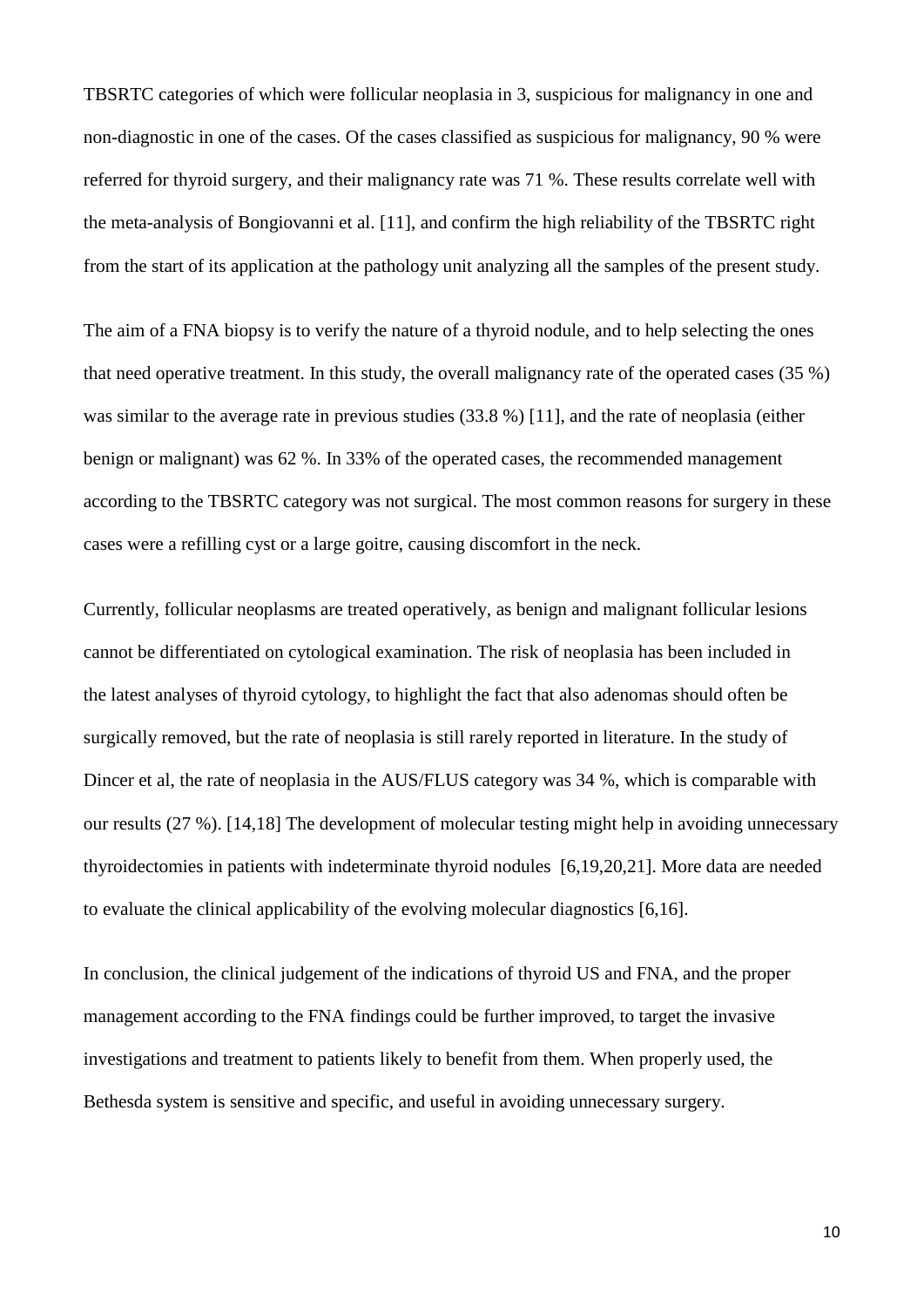**Acknowledgements:** We thank Dr. Ritva Kannisto for her help in the acquisition of the clinical data, and Esko Väyrynen, MA, for revising the language of the manuscript. This work was supported by grants from the Competitive Research Funding of the Pirkanmaa Hospital District.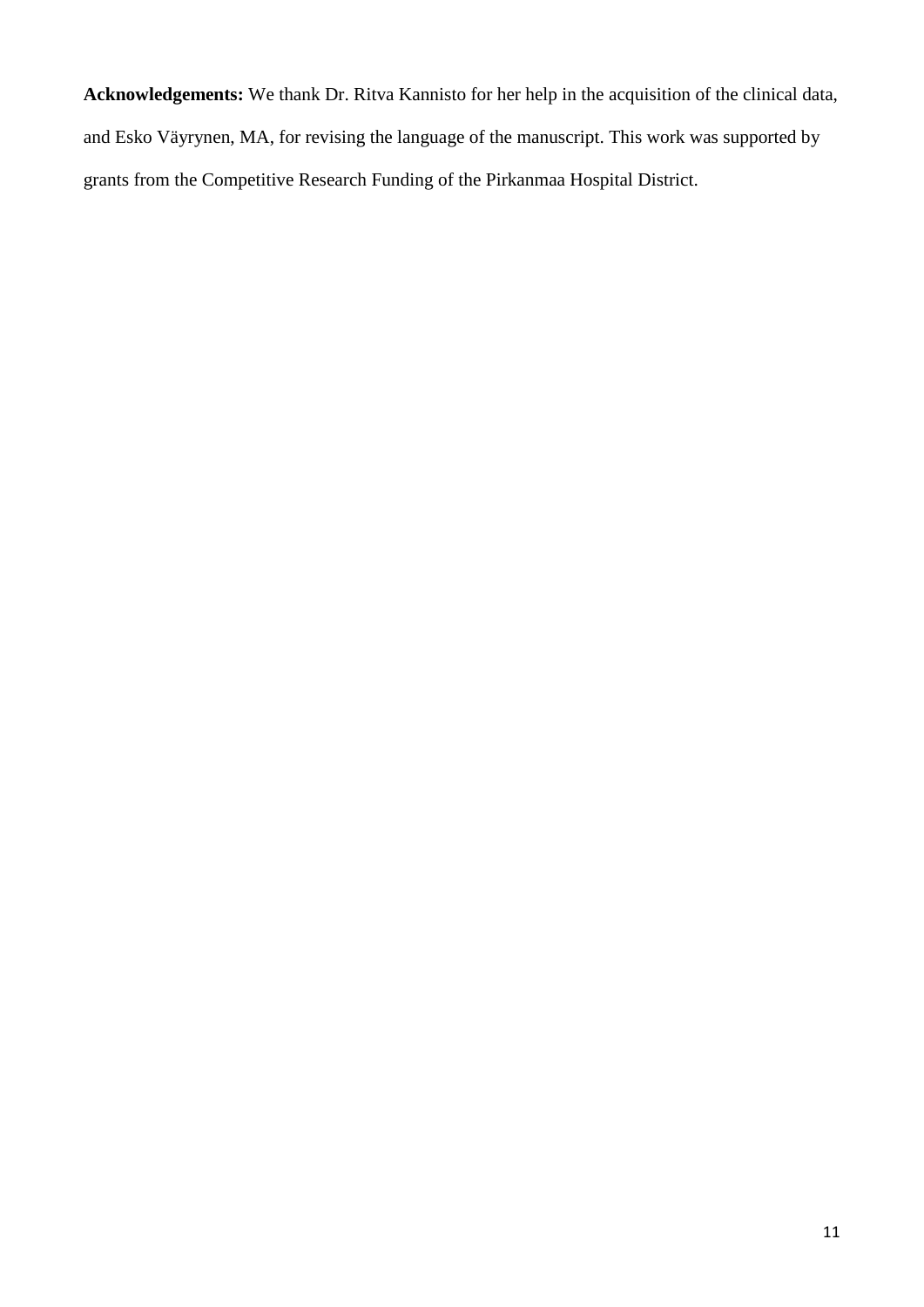## **References**

1. Haugen B, Alexander E, Bible K, Doherty G, Mandel S, Nikiforov Y, Pacini F, Randolph G, Sawka A, Schlumberger M, Schuff K, Sherman S, Sosa J, Steward D, Tuttle R & Wartofsky L. 2015 American Thyroid Association Management Guidelines for Adult Patients with Thyroid Nodules and Differentiated Thyroid Cancer: The American Thyroid Association Guidelines Task Force on Thyroid Nodules and Differentiated Thyroid Cancer. Thyroid 2016;26:1-133.

2. Elisei R, Molinaro E, Agate L, Bottici V, Masserini L, Ceccarelli C, Lippi F, Grasso L, Basolo F, Bevilacqua G, Miccoli P, Di Coscio G, Vitti P, Pacini F & Pinchera A. Are the clinical and pathological features of differentiated thyroid carcinoma really changed over the last 35 years? Study on 4187 patients from a single Italian institution to answer this question. Journal of Clinical Endocrinology & Metabolism 2010;95:1516-1527.

3. Hakala T, Kellokumpu-Lehtinen P, Kholová I, Holli K, Huhtala H & Sand J. Rising incidence of small size papillary thyroid cancers with no change in disease-specific survival in Finnish thyroid cancer patients. Scandinavian Journal of Surgery 2012;101:301-306.

4. Azar N, Lance C, Nakamoto D, Michael C & Wasman J. Ultrasonographic thyroid findings suspicious for malignancy. Diagnostic Cytopathology 2013;41:1107-1114.

5. Paschke R, Hegedus L, Alexander E, Valcavi R, Papini E & Gharib H. Thyroid nodule guidelines: agreement, disagreement and need for future research. Nature Reviews Endocrinology 2011;7:354- 361.

6. Nabhan F & Ringel MD. Thyroid nodules and cancer management guidelines: comparisons and controversies. Endocrine-Related Cancer 2017;24:R13-R26.

7. Burch H, Burman K, Cooper D, Hennessey J & Vietor N. A 2015 Survey of Clinical Practice Patterns in the Management of Thyroid Nodules. The Journal of Clinical Endocrinology and Metabolism 2016;101:2853-2862.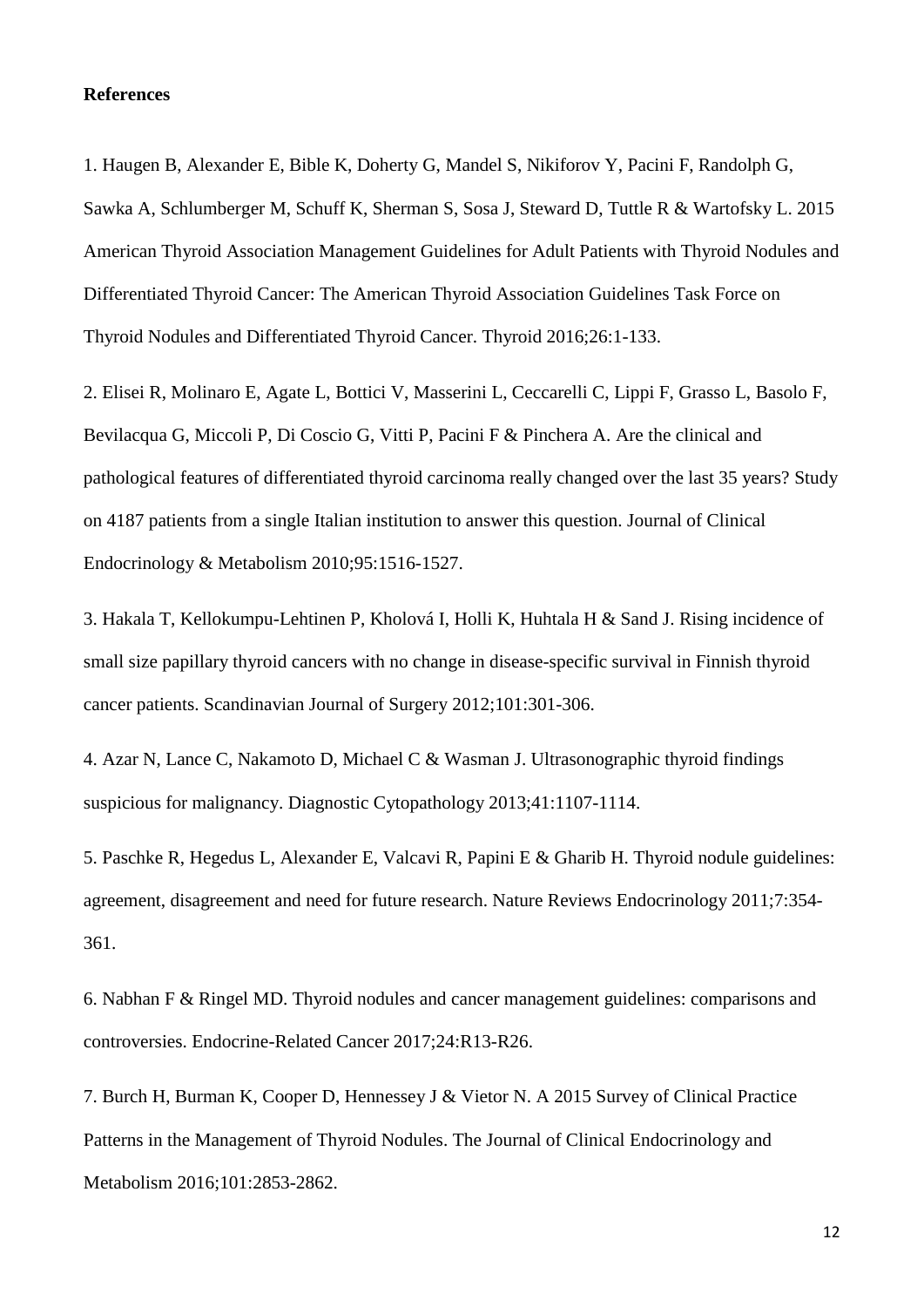8. Ali S & Cibas E. The Bethesda System for Reporting Thyroid Cytopathology*.* New York, Springer, 2010.

9. Cochand-Priollet B, Schmitt F, Totsch M, Vielh P & European Federation of Cytology Societies' Scientific Committee. The Bethesda terminology for reporting thyroid cytopathology: from theory to practice in Europe. Acta Cytologica 2011;55:507-511.

10. Kocjan G, Cochand-Priollet B, de Agustin P, Bourgain C, Chandra A, Daneshbod Y, Deery A, Duskova J, Ersoz C, Fadda G, Fassina A, Firat P, Jimenez-Ayala B, Karakitsos P, Koperek O, Matesa N, Poller D, Thienpont L, Ryska A, Schenck U, Sauer T, Schmitt F, Tani E, Toivonen T, Totsch M, Troncone G, Vass L & Vielh P. Diagnostic terminology for reporting thyroid fine needle aspiration cytology: European Federation of Cytology Societies thyroid working party symposium, Lisbon 2009. Cytopathology 2010;21:86-92.

11. Bongiovanni M, Spitale A, Faquin W, Mazzucchelli L & Baloch Z. The Bethesda System for Reporting Thyroid Cytopathology: a meta-analysis. Acta Cytologica 2012;56:333-339.

12. Boonyaarunnate T, Olson M & Ali S. 'Suspicious for a follicular neoplasm' before and after the Bethesda System for Reporting Thyroid Cytopathology: impact of standardized terminology. Acta Cytologica 2013;57:455-463.

13. Olson M, Boonyaarunnate T, Altinboga A & Ali S. 'Suspicious for papillary thyroid carcinoma' before and after The Bethesda System for Reporting Thyroid Cytopathology: impact of standardized terminology. Acta Cytologica 2014;58:15-22.

14. Kholova I & Ludvikova M. Thyroid atypia of undetermined significance or follicular lesion of undetermined significance: an indispensable bethesda 2010 diagnostic category or waste garbage? Acta Cytologica 2014;58:319-329.

15. Straccia P, Rossi E, Bizzarro T, Brunelli C, Cianfrini F, Damiani D & Fadda G. A meta-analytic review of the Bethesda System for Reporting Thyroid Cytopathology: Has the rate of malignancy in indeterminate lesions been underestimated? Cancer Cytopathology 2015;123:713-722.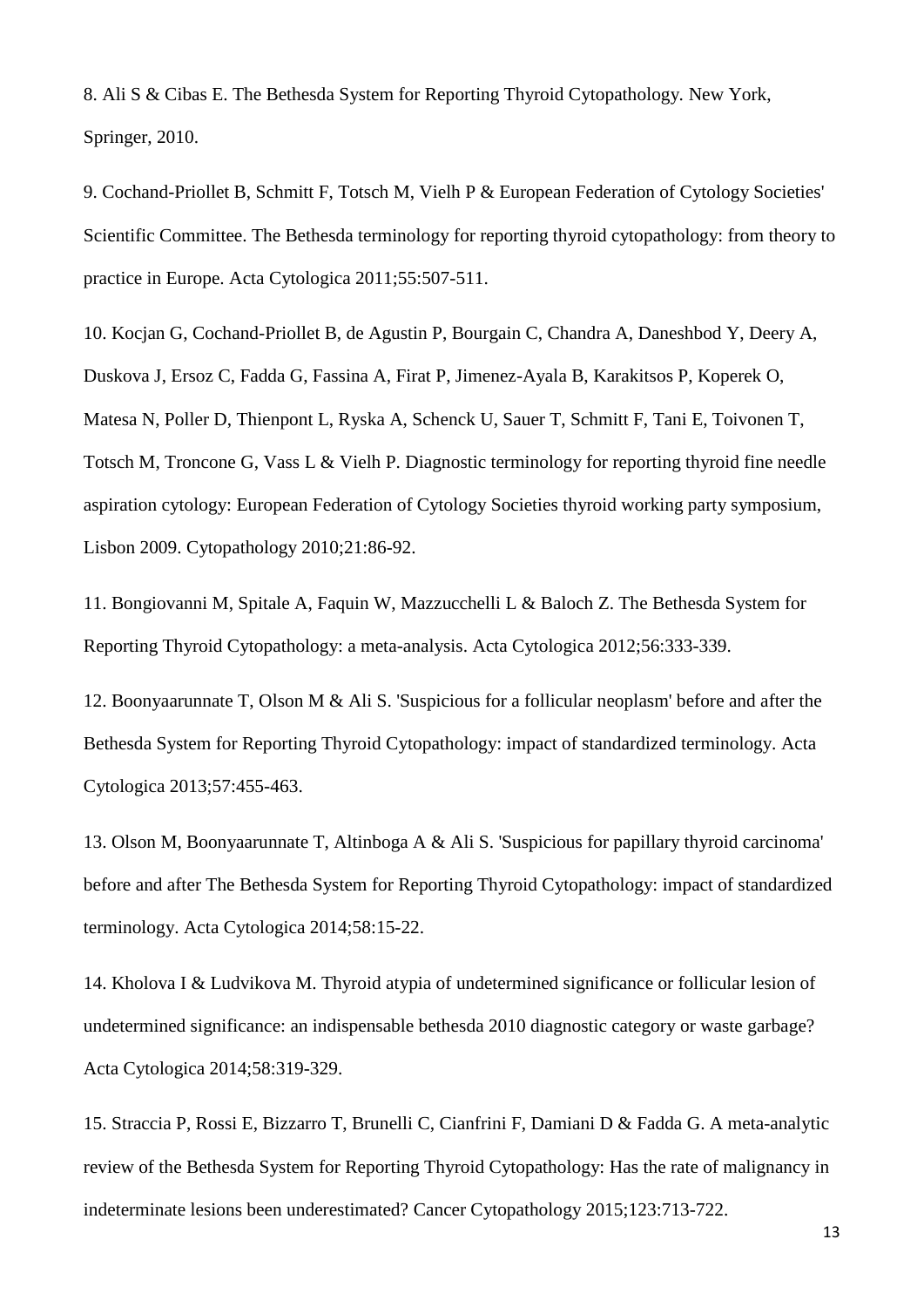16. Burman K & Wartofsky L. Thyroid Nodules. The New England Journal of Medicine 2015;373:2347-2356.

17. Kim MJ, Kim E, Park SI, Kim BM, Kwak JY, Kim SJ, Youk JH & Park SH. US-guided fineneedle aspiration of thyroid nodules: indications, techniques, results. Radiographics 2008;28:1869- 1886.

18. Dincer N, Balci S, Yazgan A, Guney G, Ersoy R, Cakir B & Guler G. Follow-up of atypia and follicular lesions of undetermined significance in thyroid fine needle aspiration cytology. Cytopathology 2013;24:385-390.

19. Nikiforov Y & Nikiforova M. Molecular genetics and diagnosis of thyroid cancer. Nature Reviews Endocrinology 2011;7:569-580.

20. Cancer Genome Atlas Research N. Integrated genomic characterization of papillary thyroid carcinoma. Cell 2014;159:676-690.

21. Ludvíková M, Kalfert D & Kholová I. Pathobiology of mircoRNAs and their emerging role in thyroid fine-needle aspiration. Acta Cytologica 2015;59:435-444.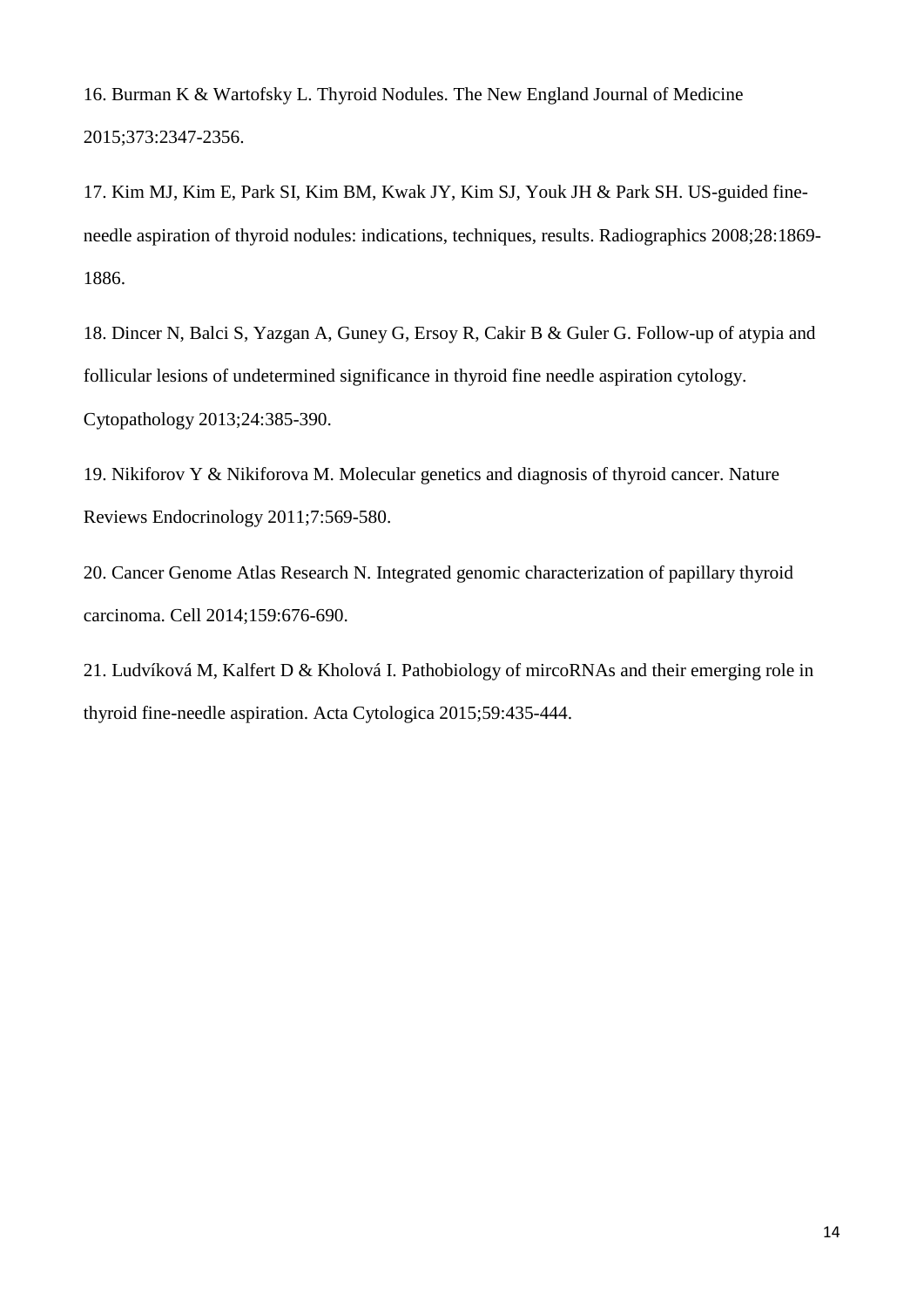**Table 1. Description of the study cohort (n=363) subjected to thyroid fine-needle aspiration** 

**(FNA)**

| Characteristics             | $\mathbf N$    | $\%$         |
|-----------------------------|----------------|--------------|
| Gender                      |                |              |
| Female                      | 288            | 79           |
| Male                        | 75             | 21           |
| Referral to FNA from        |                |              |
| Primary health care         | 247            | 68           |
| Specialized health care     | 116            | 32           |
| Patient data extracted from |                |              |
| Full patient records        | 298            | 82           |
| Biopsy referral data only   | 65             | 18           |
| Was the patient euthyroid?  |                |              |
| Yes                         | 173            | 48           |
| N <sub>o</sub>              | 36             | 10           |
| No data available           | 154            | 42           |
| Indication for thyroid US   |                |              |
| Nodule                      | 112            | 31           |
| Goitre                      | 109            | 30           |
| Incidentally found nodule*  | 68             | 19           |
| Other**                     | 55             | 15           |
| No data available           | 19             | 5            |
| Nodule size on US           |                |              |
| Less than 1 cm              | 30             | 8            |
| 1 cm or more                | 261            | 72           |
| No data available           | 72             | 20           |
| <b>Indication for FNA</b>   |                |              |
| Nodule confirmed on US      | 310            | 85           |
| Goitre                      | 34             | 9            |
| Other                       | 17             | 5            |
| No data available           | $\overline{2}$ | $\mathbf{1}$ |

\*Found incidentally on carotid US, MRI, CT, PET-CT, scintigraphy or SPET scan

\*\* E.g. hypothyroidism, hyperparathyroidism, dysphagia, pain or swelling in the neck region